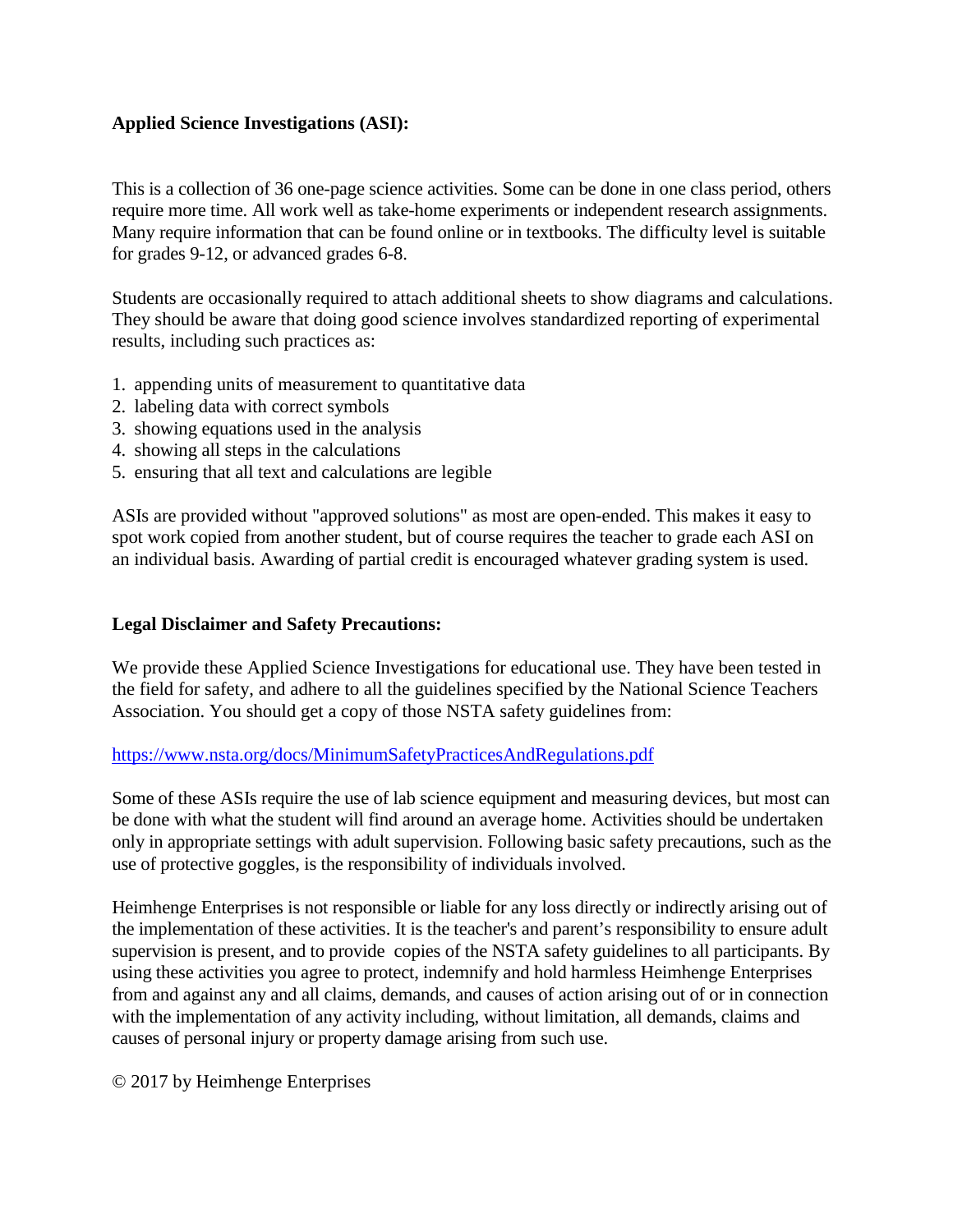# **Contents:**

- 1. Automobile Energy Transformations (Part 1)
- 2. Automobile Energy Transformations (Part 2)
- 3. Time, Calendars, and the Motion of the Sun
- 4. Water Pumping in Arizona
- 5. Exponential Population Growth
- 6. Worlds in Collision Two-Body Interactions
- 7. Heliocentric vs. Geocentric Debate
- 8. Elasticity
- 9. Creative Writing Kepler and Galileo
- 10. Amusement Park Physics
- 11. Kepler's Law of Periods
- 12. Making a Battery with a Lemon
- 13. Moon Trek
- 14. Standing Waves in a Swimming Pool
- 15. The Ludicrous Lift
- 16. Putting the Shot
- 17. Measuring the Speed of Sound
- 18. Vehicle Speeds Distribution
- 19. Strobe Photography and Sports Kinematics
- 20. Using Newton's Synthesis Equation
- 21. Three Types of Waves
- 22. Measuring Centripetal Force
- 23. Hitting a Small Leather Sphere with a Wooden Cylinder
- 24. Editorial on Galileo's Discoveries
- 25. Electrical Power Use
- 26. Exponential Growth
- 27. Science & Society Issue Analysis
- 28. Newton's Three Laws in Action
- 29. The Efficiency of Your Microwave Oven
- 30. Evolution of the Mile Run
- 31. The Thickness of a Sheet of Paper
- 32. Your Personal Parameters
- 33. Famous Science Quotes
- 34. Finding Your Rainbow
- 35. Rolling Friction
- 36. Singing in the Shower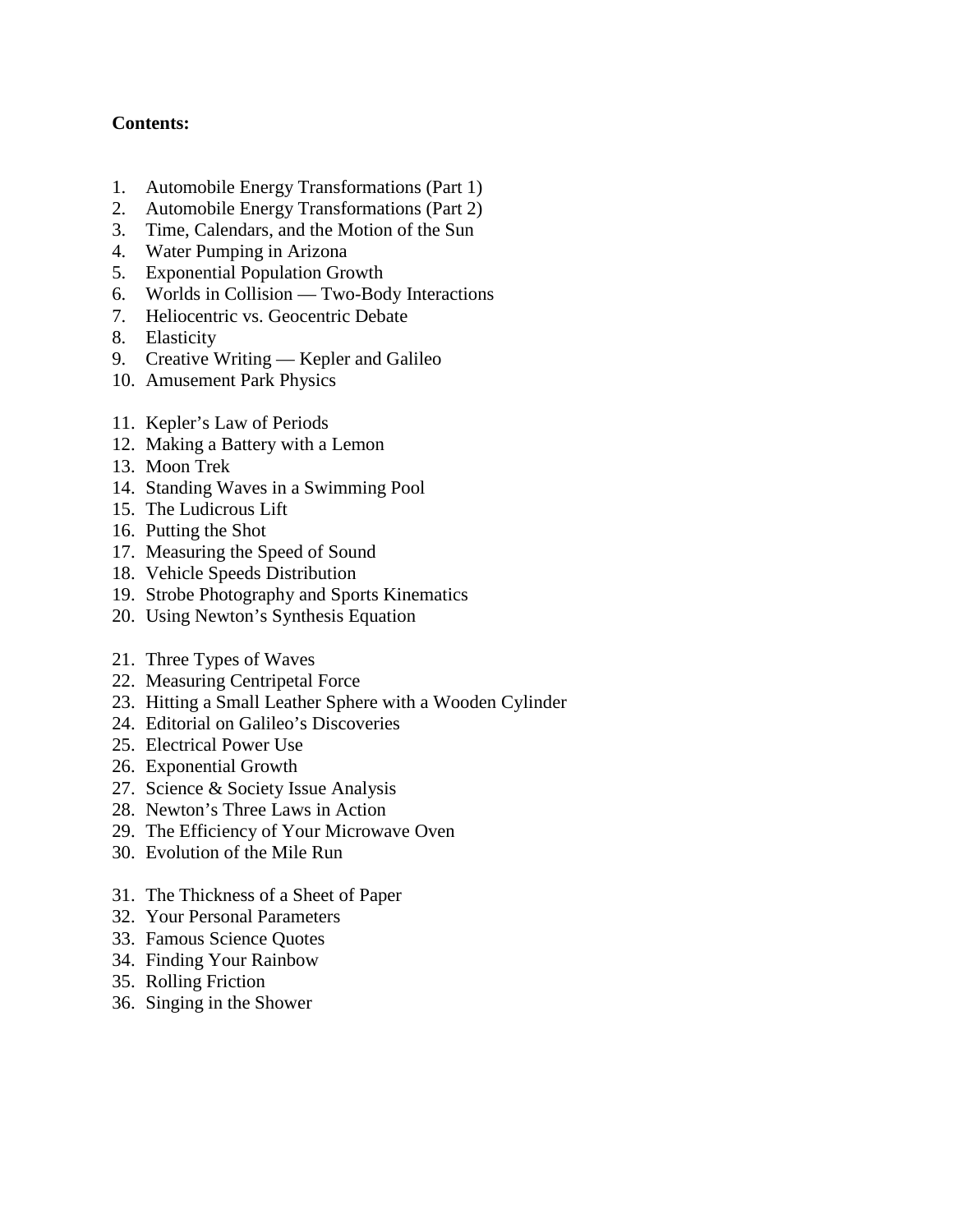# **Applied Science Investigation: Putting the Shot**

| Name.<br>ate <sup>.</sup><br>. |
|--------------------------------|
|--------------------------------|

## **General Instructions:**

1. To do this ASI, you will need to check out the shot and a metric measuring tape from your coach and teacher. All data can be obtained in 15 minutes or less.

2. For your reference, the mass of the (HS level) shot is 4.250 kg.

3. Attach your calculations to this cover sheet.

## **Procedure:**

1. Put the shot at a 45<sup>o</sup> angle. This may take some practice, but with a friend acting as a spotter you should be able to launch it accurately after a few tries.

2. Measure the *launch height* and *horizontal range*.

3. Without holding the shot, measure the *distance* the putter's arm extends during a throw.

# **Analysis:**

1. Sketch a labeled diagram of the toss showing all data recorded. Use the space below.

2. Calculate the launch velocity of the shot. Hint: This is a tough calculation. You must solve two equations of kinematics simultaneously, eliminating "t" by substitution.

3. Calculate the acceleration of the shot during the launch (while the arm is acting on it).

4. Calculate the force applied during the launch.

$$
\frac{1}{\text{a}^2} = -9.8 \text{ m/s}^2
$$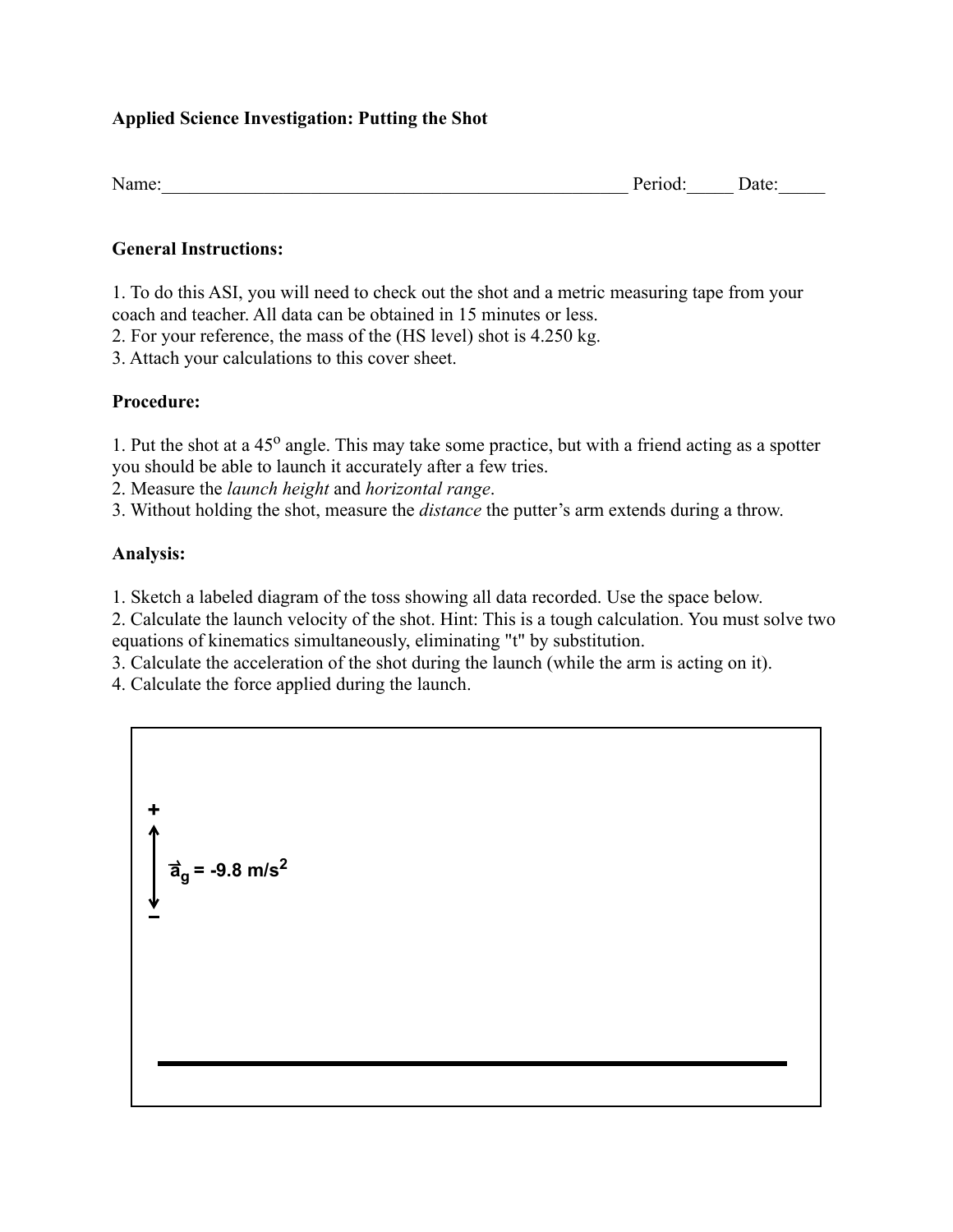# **Applied Science Investigation: Singing in the Shower**

Name: The example of the extended period: Date: Date:

## **Instructions:**

1. To do this ASI you will need access to a shower stall, preferably one that is totally enclosed by solid panels (as opposed to a flexible curtain). If none is available you could also use any small enclosed area such as a walk-in closet or utility room, preferably one without a lot of clutter like shelves and hangings. Hard and smooth walls will produce the best results.

2. You will also need access to some type of musical instrument that can play an entire octave of notes (a toy might even work). There are smartphone apps that can play the notes for you, but the volume might be too low unless you have a very quiet environment.

## **Procedure:**

- 1. Eliminate all ambient sound sources near the test area (fans, radios, TVs).
- 2. What sound source was used?
- 3. Measure the dimensions of your test area and record them below:

Dimensions:  $L =$  m  $W =$  m  $H =$  m

4. Enter the test area and position your instrument near the center point of the interior volume.

5. Using your instrument, emit a loud and steady tone starting with your *lowest* note sustainable. Step the notes upward in increments and listen for resonance — you will recognize it by a marked increase in reverberation volume.

6. Identify that note on your musical instrument and record its frequency:  $f =$   $Hz$ 

## **Analysis:**

1. Your shower contains three 1-dimensional oscillators (L,H,W), any one of which may be the mode you caused to resonate. Use the standing wave equation for systems with nodes (walls) at both ends, and calculate the *wavelength* of the fundamental harmonic for each oscillator:

 $\lambda_{\rm I} =$  $\lambda_{\rm W}$  =  $\lambda_{\rm H} =$ 

2. Calculate the *frequency* of each harmonic:

 $f<sub>L</sub>$  =  $f_{W} =$  $f_H^{\prime\prime} =$ 

3. Do any of them closely match your data for the resonant frequency? Which one (L,H,W)? Calculate the experimental error for your closest match.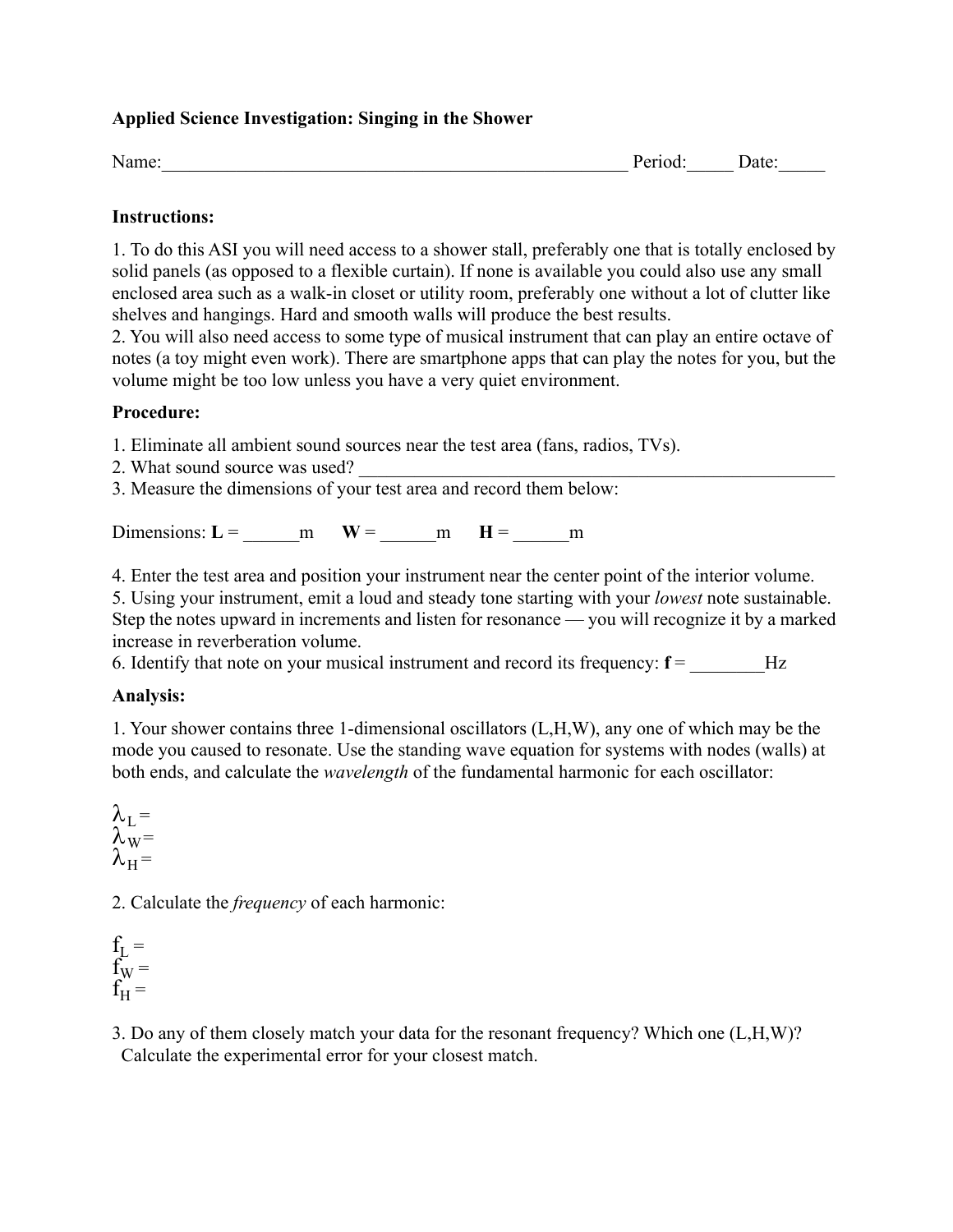## **Applied Science Investigation: Famous Science Quotes**

| Name: | Period: | Date: |
|-------|---------|-------|
|       |         |       |

### **Instructions:**

There is a strong relationship between physics and philosophy. The quotations below reflect the thoughts of some of our greatest thinkers on just this topic. Select a quote that intrigues you and write a one-page, single-spaced essay on your interpretation of its meaning. Include the quote in your opening paragraph. Some research on the person whose quote you choose might help put their ideas into better context. This is an open-ended free-form ASI. Have fun with it!

| "Nature does nothing  in vain, and more is in vain<br>when less will serve."<br>-- Isaac Newton                                                                                                                                                                                                    |
|----------------------------------------------------------------------------------------------------------------------------------------------------------------------------------------------------------------------------------------------------------------------------------------------------|
| "A hard sphere has always a definite position in space;<br>the electron apparently has not. A hard sphere takes<br>up a very definite amount of room; an electron -- well,<br>it is probably as meaningless to discuss how much<br>room a fear, or an uncertainty takes up."<br>-- Sir James Jeans |
| "When it comes to atoms, language can be used only<br>as in poetry."<br>-- Neils Bohr                                                                                                                                                                                                              |
| "Space and time separately have vanished into the<br>shadows, and only a sort of combination of the two<br>preserves any reality."<br>-- Herman Minkowski                                                                                                                                          |
| "To my mind there must at the bottom of it all be an<br>utterly simple idea. And to me, that idea, when we<br>finally discover it, will be so compelling, so inevitable,<br>so beautiful, that we will all say to each other, 'Oh, how<br>could it have been otherwise?"                           |
|                                                                                                                                                                                                                                                                                                    |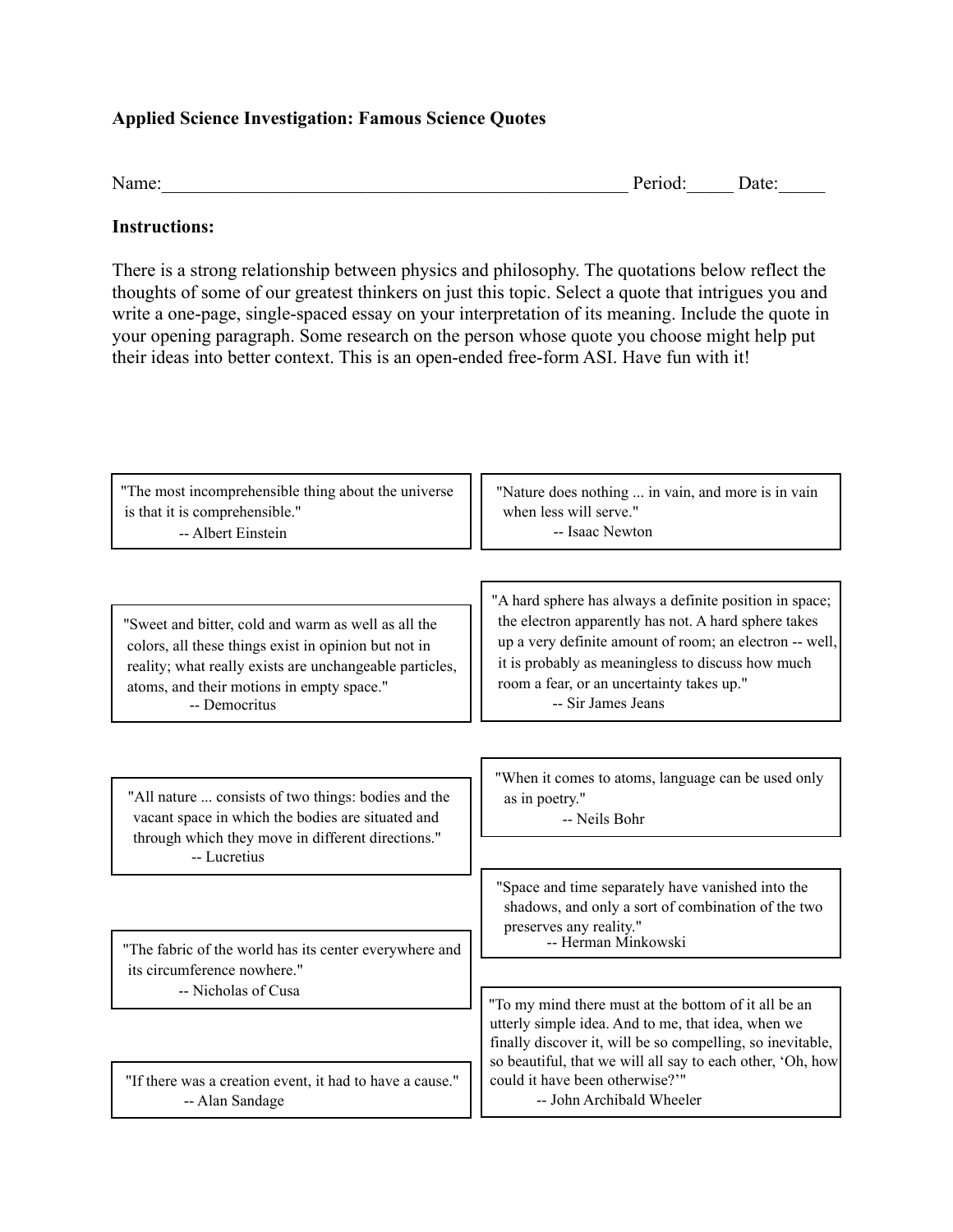## **Applied Science Investigation: Exponential Population Growth**

| Name: | 10d. | Jate: |
|-------|------|-------|
|       |      |       |

This chart shows the official USA Census data for the last 200+ years:

| 1790: 3,929,214    | 1870: 38,558,371  | 1950: 151,325,798 |
|--------------------|-------------------|-------------------|
| 1800: 5,308,483    | 1880: 50,189,209  | 1960: 179,323,175 |
| 1810: 7,239,881    | 1890: 62,979,766  | 1970: 203,302,031 |
| 1820: 9,638,453    | 1900: 76,212,168  | 1980: 226,542,203 |
| 1830: 12,860,702   | 1910: 92,228,496  | 1990: 248,709,873 |
| 1840: 17,063,353   | 1920: 106,021,537 | 2000: 281,421,906 |
| 1850: 23, 191, 876 | 1930: 123,202,624 | 2010: 308,745,538 |
| 1860: 31,443,321   | 1940: 132,164,569 | 2020:             |

1. Round the data to 3 significant figures, and construct a graph showing the population in Mp (mega-persons) vs. decade of time. Include a data chart with your graph.

2. Does this data show an exponential trend? Define *exponential growth*. Under what conditions does a population of any living species enjoy exponential growth? Hint: see Malthus.

3. Now plot the (rounded) data on a sheet of 3 cycle semi-log graph paper. Constant exponential growth would show up as a straight line plot, but this data will show several different periods of varying growth rates. Connect the plotted points to show these separate periods in the history of the USA (use different color lines for each period). Again, include a data chart.

4. Changes in the USA growth rate were due to specific events in the history of the country. Identify the likely event for each change in growth rate.

5. The equation describing exponential functions is:  $Y = a \times e^{bX}$  where

 $e = 2,71828...$  (base for natural logarithms)  $X =$  the independent variable (time)  $Y =$  the dependent variable (population)  $a =$  to the Y-intercept on a plot of the data  $b = 2.303[log(y_2 - y_1)] / (x_2 - x_1)]$  for any two data points

Note that "b" is the dimensionless *growth rate* expressed as a decimal. Find these parameters for the most recent sustained growth rate. Then write its exponential equation (including units).

6. Use the equation to extrapolate beyond your data and answer the questions: In what year will the USA's population hit the 1 billion mark? In what year was the population 1? Comment on the validity of each answer.